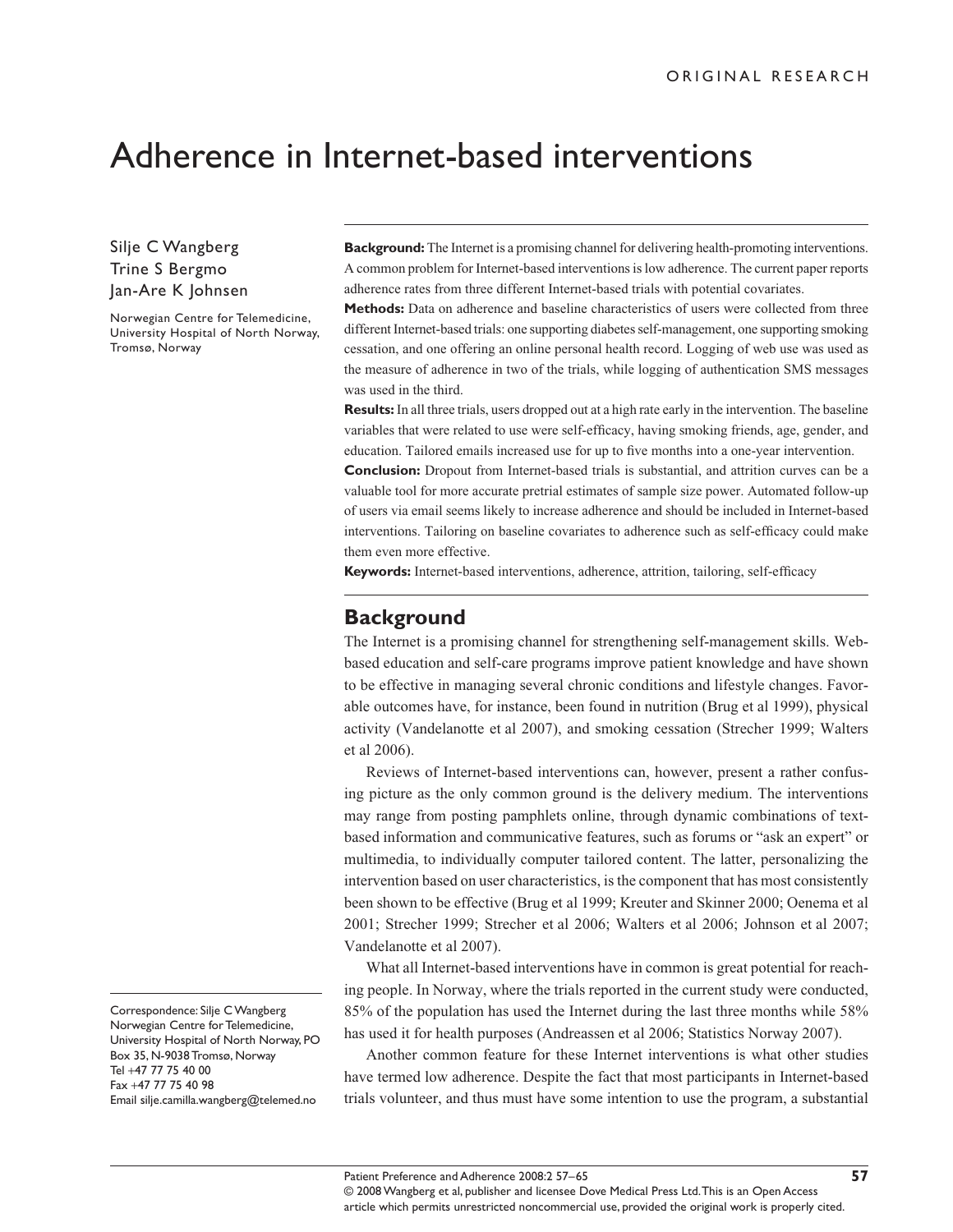proportion of them never use the program, and many use it only once. Discontinued use has for instance been seen in studies of Internet-based interventions for panic disorder (Farvolden et al 2005), depression (Christensen et al 2004), weight loss (Vandelanotte et al 2007; Verheijden et al 2007), diabetes self-management (Glasgow et al 2003; Wangberg 2008), and smoking cessation (Feil et al 2003; Strecher et al 2005; Swartz et al 2006).

Since a dose-response relationship for the use of Internetbased interventions has been found (Eysenbach 2002; Cobb et al 2005; An et al 2006; Japuntich et al 2006; Graham et al 2007; Steele et al 2007), low adherence could underestimate the efficacy of such interventions. In this respect it is important to differentiate the concept of retention of recruited users with which we are concerned from initial reach, a relevant factor to take into account when considering the effectiveness of these interventions (Green and Glasgow 2006).

While characteristics of those lost to follow-up assessment are routinely reported, fewer studies have looked directly at covariates of use. Knowledge about aspects that influence use may be a valuable aid in designing studies. Previous research has found that older people (Japuntich et al 2006; Verheijden et al 2007), users with higher self-efficacy for target health behavior (Steele et al 2007), and women (Feil et al 2003; Glasgow et al 2007) have higher adherence to Internet-based interventions. A recent more general metaanalysis of patients' adherence to prevention and treatment of a variety of acute and chronic conditions found that patients' belief in the severity of their disease predicts adherence (DiMatteo et al 2007). Thus, we could also expect to see correlations between needs such as long-term illness, subjective health status, or poor self-efficacy for self-management to be related to the use of Internet-based programs.

Eysenbach (2005) has called for more research on attrition from Internet-based interventions. He argues for the need to develop models for discontinuation of eHealth applications and dropouts in Internet-based trials. Christensen and Mackinnon (2006) found that there has been little debate about this issue despite the fact that attrition is a major problem in the use and evaluation of Internet sites. In this paper, we will contribute to this debate by modeling attrition and assessing factors related to adherence. The main objectives are to report and model adherence curves from three different Internet-based trials, to investigate whether covariates to use exist and to analyze the need for tailoring. We hypothesize a substantial dropout early on in the interventions, and a slower decline in use thereafter. Further, we expect health status, age, gender, and self-efficacy to be related to use.

## **Method**

We used data from three Internet-based interventions: Study 1: an Internet-based diabetes self-care intervention; Study 2: an Internet-based smoking cessation intervention; and Study 3: an Internet-based personal health record. All study protocols were submitted to review by a regional ethics committee before any contact was made with participants.

## Study 1: Internet-based diabetes self-care intervention

Via an advertisement on the Norwegian Diabetes Association's website, 90 persons signed up to participate in the trial. Inclusion criteria were 1) diagnosis of type 1 or type 2 diabetes, and 2) having access to the Internet. The baseline questionnaire had to be completed before access was given to the website directly thereafter. The intervention was tailored to the level of self-efficacy, so that participants were randomized to receive intervention exclusively on that aspect of self-care (blood glucose monitoring; diet care; physical activity) with a) the lowest self-rated self-efficacy or b) the highest self-rated self-efficacy. The interventions consisted of several components derived mainly from social cognitive theory (Bandura 2004), which were intended to increase the performance of self-care such as peer modeling through videos, information, and tools to monitor own target behavior. The users received no particular instructions as to how often they should log on to the site.

Adherence was assessed as the number of logins and time spent at the intervention website gathered through web logging per anonymous and unique user ID. The following assumptions were made in order to estimate the number of accesses and time spent there: if no activity was detected in a 15-minute period, the next onset of activity was coded as a new visit.

The perceived competence scales (PCS) were used for assessing self-efficacy for glucose monitoring, diet, and physical activity, respectively. The perceived competence for glucose monitoring scale consists of four items representing the degree to which a person feels he or she can manage daily aspects of glucose monitoring. Responses are given on a scale from 0 (not at all) to 6 (to a great extent). Previous research has shown good psychometric properties of the scales (Williams et al 2004). Perceived external barriers were measured in a similar fashion with three items such as "external barriers such as lack of time or money often make it hard for me to be physically active". The internal consistency for this scale was acceptable with a Cronbach's alpha of 0.75. The perceived external barriers scale was also found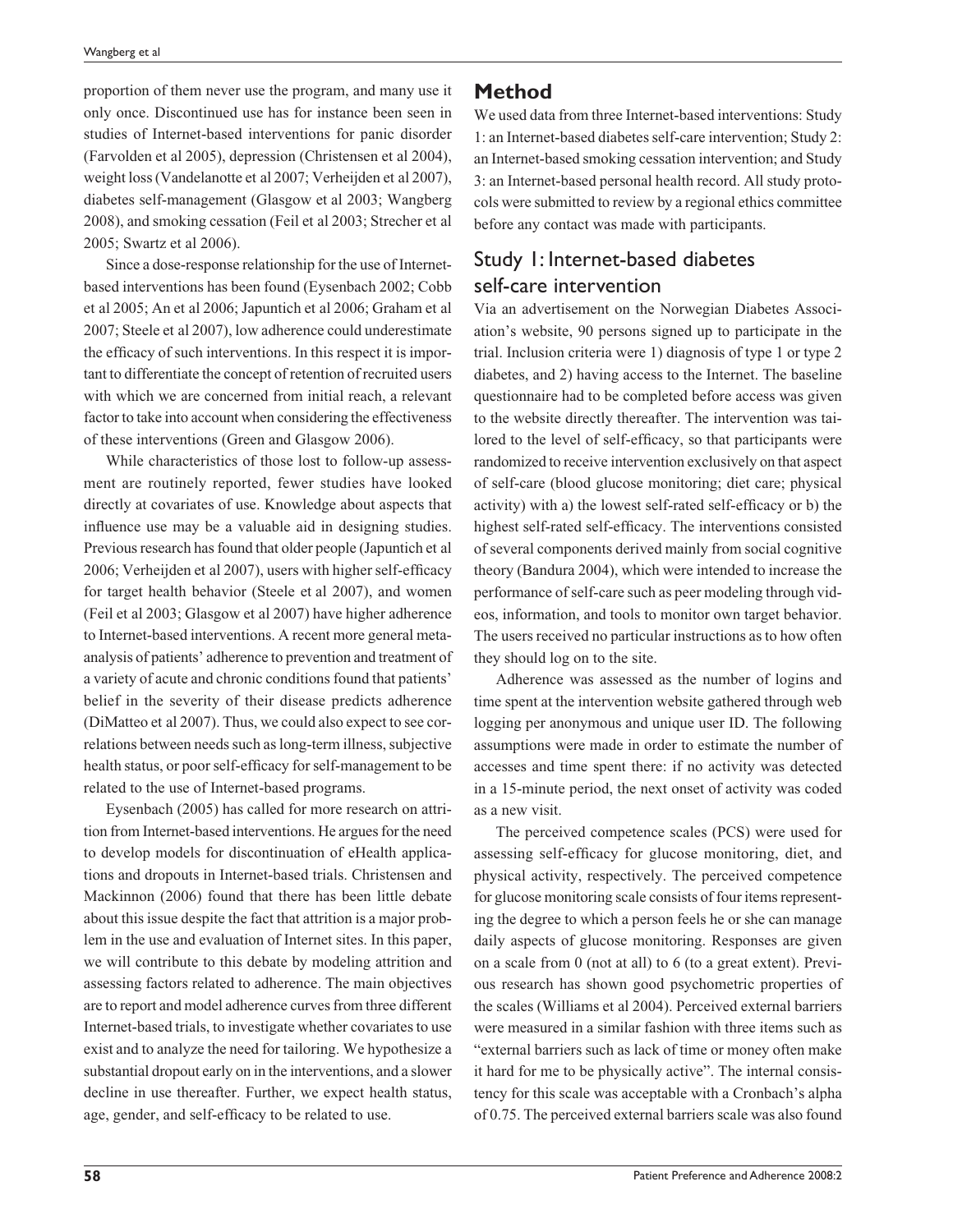to have a good concurrent validity by being negatively related to self-efficacy,  $r = -0.47$ ,  $p < 0.001$ . For more details on this sub-study, please see Wangberg (2008).

## Study 2: Internet-based smoking cessation intervention

Participants were mainly recruited through media coverage of the project and snowball sampling, but the intervention's URL was also spread in various other ways. The participants were randomized into two groups: 1) A tailored group who had access to tailored content on the website and received tailored emails. The emails were received daily around their preset quit date, and thereafter more seldom throughout the year. 2) A control group who had access to exactly the same website, but without the tailored content and emails. Both groups received information about various aspects of smoking cessation and had access to the online community features such as the discussion forum and guest books. Because of continuous recruitment to the program, different samples were used for different analyses. By September 23, 2006 a total of 618 users had been registered in the Internet-based smoking cessation program, and could thus by the time of analysis potentially have used the intervention for a year. While the participants in the tailored group received emails requesting them to visit the site and tell us how they were doing at 3 weeks, 6 weeks, 3 months, 6 months, 9 months, and 12 months after their quit date, the control group received no instructions as to how often they should log on to the site.

A survival analysis was performed with the web-log data from the 618 first user IDs in the data set, since we were unable to link the logins to registration date per user. If no activity was registered for a user during 40 minutes, they were automatically logged out. Data on self-efficacy were gathered at baseline and after one month's use of the site using the Smoking Self-Efficacy Questionnaire (SEQ; Etter et al 2000).

## Study 3: Internet-based personal health record

Participants were recruited by mailing a four-page information pamphlet to all members (approximately 6500) of the Norwegian patient organization for people with thyroid disorder. Information was also published in the organization's magazine and on their website. Volunteer participants were randomized during online registration and given individual usernames and passwords that would enable participants to log in on the project site to answer the baseline and later the one-month follow-up questionnaires. Emails distributed after registration contained information about login procedure at a separate web address (intervention group,  $n = 218$ , or contained a PDF file that could be printed and used as a paper-based health record (control group,  $n = 192$ ). Login required an authenticating code sent by short message service (SMS) to the participant's mobile phone, in addition to entering a username and a password at the intervention web-site.

The number of these SMS messages sent out per user was used as the main measure of adherence. In addition, the users were asked to self-report their number of logins.

The intervention was an Internet-based, nonspecific symptom monitoring tool that enabled users to register symptoms, rate these for "severity", and monitor how they developed over time. Symptom development could be monitored through graphic illustrations, and users could choose to print a "report" of selected symptoms, for instance to use in consultations with health professionals. The users received no particular instructions as to how often they should log on.

## Analyses

In Study 1 and 2, logging of web use, number of logins, and time spent at the site were used as a measure of adherence, while in the third study logging of authentication SMS messages was used. Groups were compared using ANOVA. A survival analysis where survival (adherence) was defined as at least one login every month was performed with data from the 618 persons who had been registered for more than a year in Study 2. Functions for use were estimated through curve fitting exponential and logarithmic functions to the data. These functions were chosen on the basis of the general shape of the attrition curves from previous research. A linear multiple regression was performed with baseline characteristics as predictors and number of logins to an Internet-based smoking cessation intervention as the dependent variable to assess which variables was related to adherence. Pearson's correlation analysis was performed to assess relations between two continuous variables. All reported confidence intervals (CI) are 95%, and all analyses were performed with SPSS 15.0 (SPSS, Inc., Chicago, IL, USA).

### **Results**

## Study 1: Internet-based diabetes self-care intervention

Of the 90 people who signed up for the study, 64 (71%) completed the baseline questionnaire. We know that at least one person had signed up more than once, and that at least one of the email addresses provided was invalid. Of the 64 who completed the baseline questionnaire, and through that gained access to the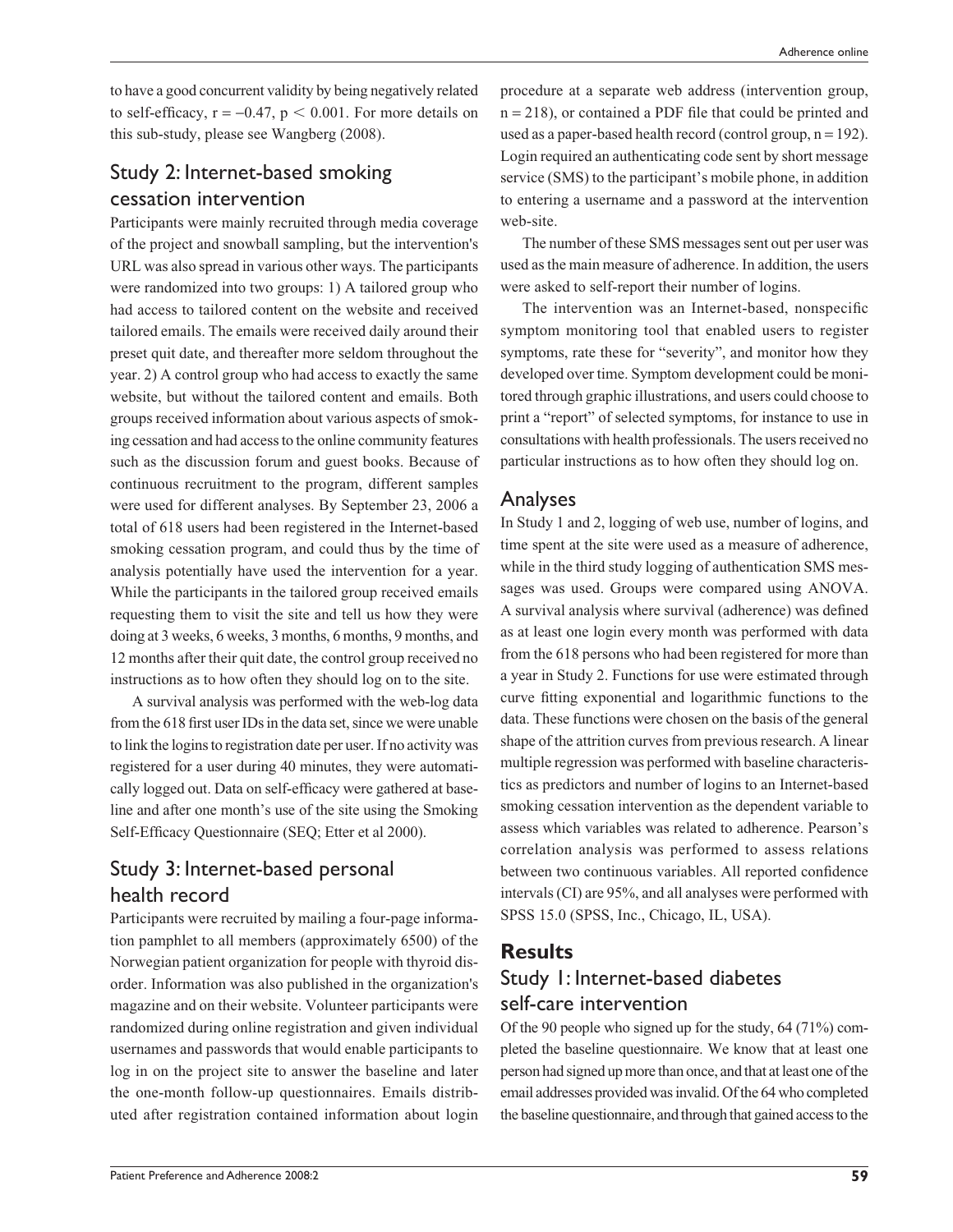intervention, 18 (28%) never accessed the site again; 13 (20%) logged in twice, while the remaining 33 (34%) logged in from 3 to 25 times during the six weeks. Login time per week can be seen in Figure 1. It appears that in general the participants spend time on the interventions when first given access, and then do not return before one month post-assessment. Neither a logarithmic function ( $R^2 = 0.62$ , CI = <0.0001–0.81) nor an exponential function fits the data significantly ( $R^2 = 0.33$ ,  $CI = < 0.0001 - 0.67$ . The correlation between number of logins and minutes spent at the site was  $r = 0.60$  (0.41–0.73). A plot of proportion of users per week (not shown) also corresponded well with number of logins per week.

Those who had used the intervention site only once did not differ significantly from those who had used the site more often on any baseline variables. This included which version of the intervention they were randomized to, type of diabetes, duration of diabetes, whether they used insulin or not, blood glucose variability (HbA1C), body mass index, self-management, self-efficacy, value conflicts, intention, perceived social norms, gender, or age. The two factors that differed the most between the groups were perceived external barriers to diabetes self-management and educational attainment. Perceived external barriers were on average higher among those who had logged in only once  $(M = 8.6, CI = 6.5{\text -}10.8)$  than for those who had logged in more than once  $(M = 5.8, CI = 4.3–7.2)$ 

while education was on average lower among those who had logged in only once  $(M = 2.1, CI = 1.6 - 2.7)$  than for those who had logged in more than once  $(M = 2.8, CI = 2.5-3.1)$ .

## Study 2: Internet-based smoking cessation intervention

For the 2884 registered users of the Internet-based smoking cessation program from August 15, 2006 until October 23, 2007, the mean number of logins was 15 (12.7–17.2). Of these, 26 (0.9%) people dropped out of the intervention during the registration process, and were therefore registered with zero logins. The correlation between the number of logins and minutes spent at the site was  $r = 0.89$  (0.89–0.90). Recruitment was continuous, so some of these users had used the site for a year, while others only for hours. The mean number of logins per month for the tailored group and the control group can be seen in Figure 2. The tailored group had more logins during the first months (significantly more in month 2, 3, 4, and 5) than the control group, who received no emails and no tailored content. But this difference disappeared by month 10, when participants in both groups had logged in 0.13 times on average (0.06–0.21).

A survival analysis including the 618 persons who had been registered for more than a year showed that 19% (61) of the users were still adherent in the second month of the



Figure 1 Mean number of logins at site per week of an Internet-based intervention for diabetes self-management (N = 64).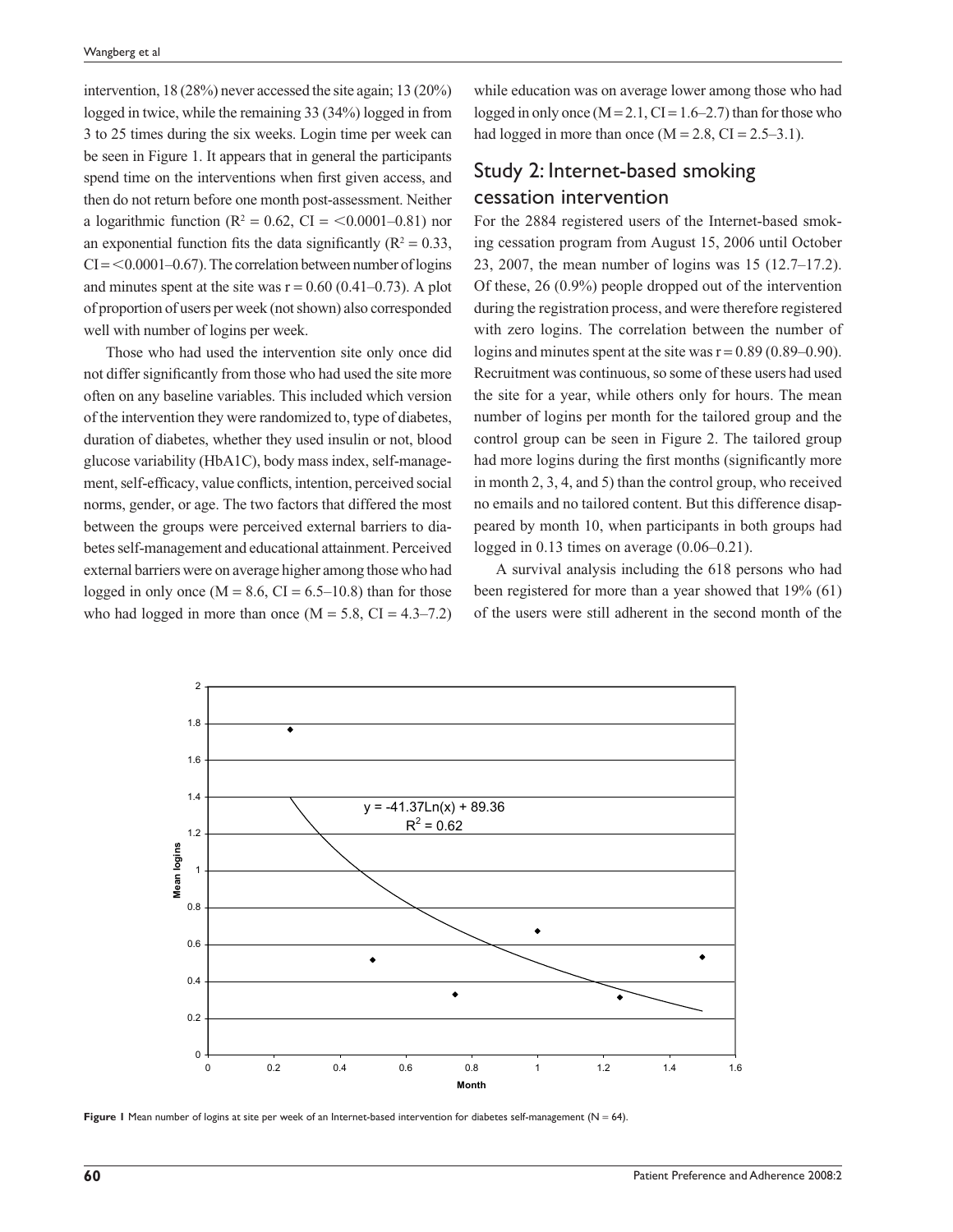

Figure 2 Mean number of logins per month for the tailored (N = 1469) and the control group (N = 1415) in an Internet-based smoking cessation intervention.

intervention, and 5 people (0.8%) made it to the end of the one-year intervention. Mean survival time for the tailored group was  $1.7(1.5-1.9)$  months compared with  $1.3(1.2-1.4)$ months for the control group. Plotting the reduction in the number of logins for this group did not show significant differences in fit between an exponential ( $R^2 = 0.91$ ,  $CI = 0.63 - 0.95$ ) and a logarithmic ( $R^2 = 0.89$ ,  $CI = 0.58 - 0.94$ ) function (Figure 3).

Correlations between baseline characteristics (age, gender, education, living alone, cigarettes per day, proportion of friends smoking, and self-efficacy for smoking cessation) and use were assessed for 1895 users who had registered before February 27, 2007 (Table 1). The average effect sizes were small for all variables, but being older, being female, having a higher education, having few smoking friends, and a higher self-efficacy for cessation were associated with more logins.

## Study 3: Internet-based personal health record

At the start of the trial, 410 people with thyroid disorders had signed up and completed the baseline questionnaire. Of these,

210 (51%) completed the one-month follow-up questionnaire. Only one significant difference in baseline characteristics was found between responders and nonresponders. Nonresponders had a slightly higher mean expected number of uses of the Internet-based personal health record during the next year, 1.6  $(1.5–1.8)$  compared with the responders,  $1.3$   $(1.2–1.4)$ . They were equally distributed across the intervention and control arm of the trial, across gender, education, age, income, selfefficacy, illness perceptions, and subjective health.

Of the 218 participants with access to the Internet-based personal health record, 168 (77%) did not answer a question about how much they had used it during the last month. Thirty-two responders (15%) reported that they had not used it, while of those remaining, 14 (6%) responders reported having used the program only once, which leaves 4 (2%) people who reported having used the intervention more than once. In total 62 logins during the last month of the intervention were reported. System logging had registered 121 logins over approximately 3 months up to the day before the last follow-up questionnaire was submitted, equaling a mean of 40 logins per month. In Figure 4 the distribution of logins over the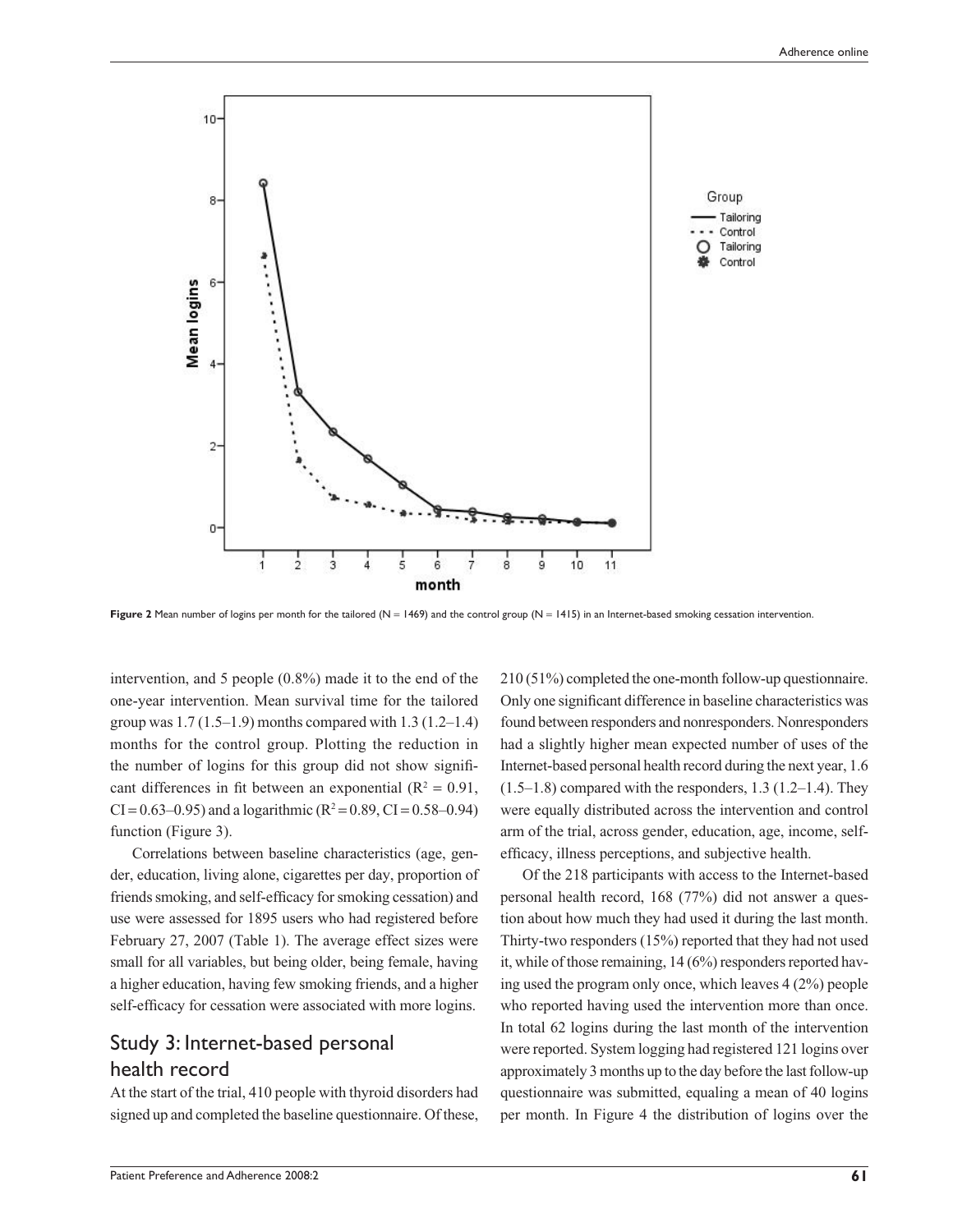

Figure 3 Mean logins per month for one-year users of the Internet-based smoking cessation program Opptur (N = 618).

trial can be seen. Neither a logarithmic function ( $R^2 = 0.06$ ,  $CI = <0.0001-0.37$  nor an exponential function fitted the data significantly ( $R^2 = 0.22$ , CI = <0.0001–0.53).

Before the intervention, these persons were asked how much they thought they would be using the Internet-based personal health record. What they said they would do did not correlate with what they reported that they actually did,  $r = 0.048 (-0.24 - 0.33)$ . Three (1%) participants did not answer. Ten (5%) said they would use it daily, 109 (50%) said they would use it every week, 79 (36%) monthly, while 17 (8%) reported they would use it more seldom.

#### **Discussion**

In all our three trials we found that many users never used the intervention, substantial proportions of the participants used the interventions only once, and few used the programs until the end of the interventions. This corresponds to previous research (Feil et al 2003; Glasgow et al 2003; Christensen et al 2004; Eysenbach 2005; Farvolden et al 2005; Strecher et al 2005; Swartz et al 2006; Vandelanotte et al 2007; Verheijden et al 2007). In a recent review of Internet-based interventions for physical activity, attrition rates at short-term follow-up (3 months) ranged from 10% to 50% (Vandelanotte et al 2007). In our diabetes self-management trial, about half the participants used the intervention more than once, and in the smoking cessation trial, 19% were still using the program by the second month, and only 0.8% used the program at least monthly throughout the one-year intervention.

High correlations were found between number of logins and time spent at the site in both the diabetes self-management and the smoking cessation intervention. The number of logins was also proportional to the number of users in the intervention at any given time. This suggests that these different indicators of adherence are relatively comparable. Since the number of logins was available for all three trials, we chose this variable for plotting attrition curves. Only the smoking cessation trial had power to estimate a significant function. Both a logarithmic and an exponential function fit the data well, essentially showing that use is reduced by 25% every month of the intervention. Although not significant, the attrition appeared to be about twice as fast in the other two interventions.

**Table 1** Regression with baseline characteristics as predictors and number of logins to an Internet-based smoking cessation intervention as the dependent variable  $(N = 1895)$ 

| $\frac{1}{2}$ . The state of the state is the state of $\frac{1}{2}$ . The state is the state of the state of the state of the state of the state of the state of the state of the state of the state of the state of the state of th |                          |         |
|---------------------------------------------------------------------------------------------------------------------------------------------------------------------------------------------------------------------------------------|--------------------------|---------|
| <b>Baseline characteristics</b>                                                                                                                                                                                                       | B (95 CI)                | ß       |
| Age                                                                                                                                                                                                                                   | $0.5(0.1-0.8)$           | 0.08    |
| Education                                                                                                                                                                                                                             | $-3.9$ $(-7.2 - 0.6)$    | $-0.06$ |
| Being female                                                                                                                                                                                                                          | $13.8(5.8 - 21.9)$       | 0.09    |
| Living alone                                                                                                                                                                                                                          | $1.8$ ( $-7.0$ $-10.6$ ) | 0.01    |
| Cigarettes per day                                                                                                                                                                                                                    | $0.5$ (-0.3-1.0)         | 0.05    |
| Proportion of friends smoking                                                                                                                                                                                                         | $-7.0$ ( $-13.7-0.4$ )   | $-0.06$ |
| Self-efficacy for cessation                                                                                                                                                                                                           | $0.6(0.3-0.8)$           | 0.11    |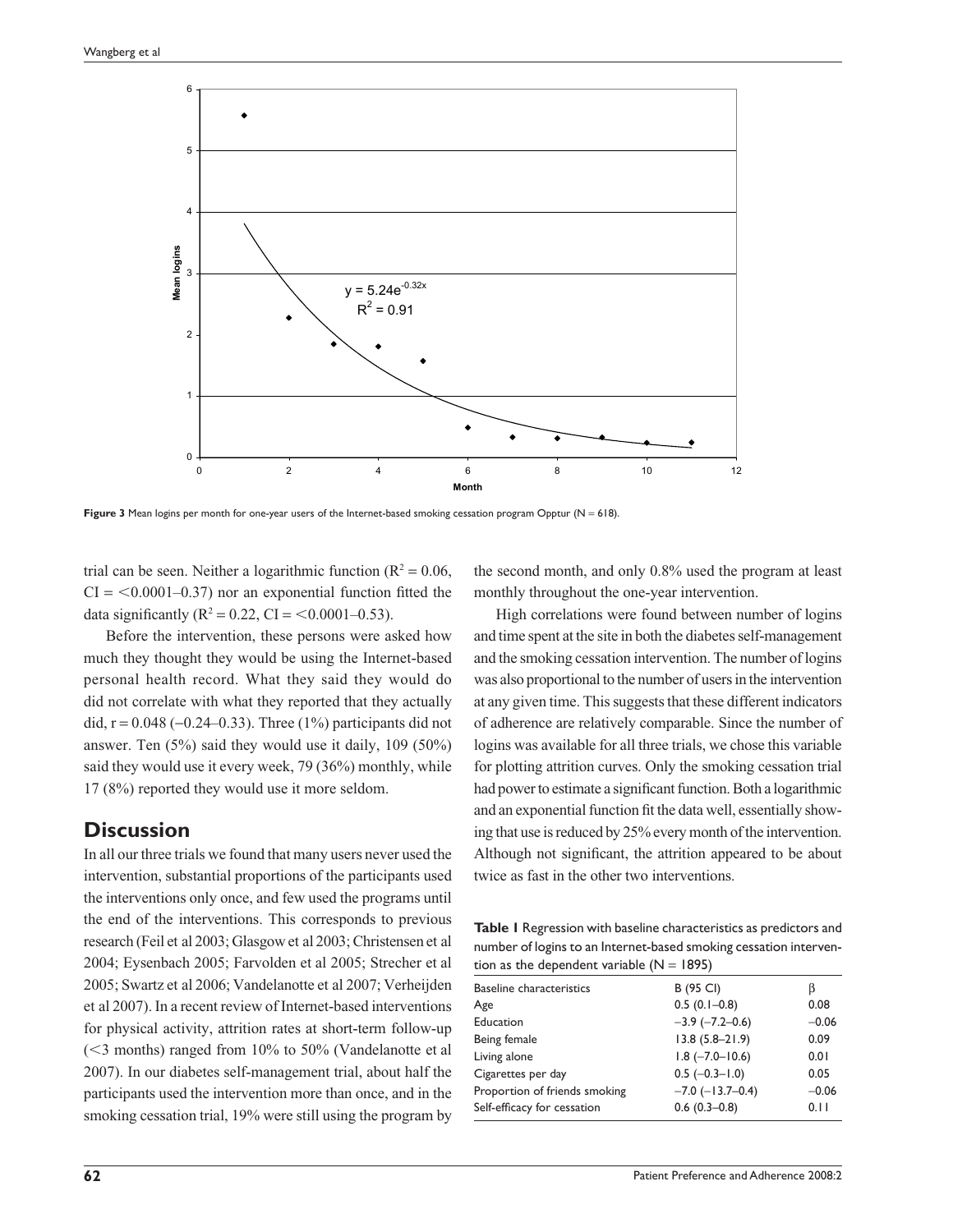

Figure 4 Mean number of logins per month to an Internet-based personal health record (N = 218).

One might have expected to find differences between adherence to interventions for self-managing chronic disease, which is a lifetime venture, versus quitting smoking, which might be considered a more time-limited project, albeit one that for the majority of quitters is started more than once. On the other hand, it may be argued that all health behaviors are in essence the same and that their maintenance may require conscious effort and support for a long time. Newsom and colleagues (2005) found in a large North American survey that health behaviors were largely independent of each other. Others would argue that even though the behaviors in question may differ, the process of changing them, and thus interventions to support them, have more similarities than differences (Strecher et al 2002; Jones et al 2003; Johnson et al 2007). Reviews of interventions based on common stages of change principles have, however, found limited overall evidence for effects (Bridle et al 2005; West 2005). Nevertheless, in this study, and in the previous Internet-based interventions reviewed, attrition curves seem similar. We therefore saw it as an interesting research question to pursue whether there were similarities in factors related to attrition over three different interventions too.

Surprisingly, we found no correlations between needs such as severity of illness, subjective health, illness perceptions, current self-care, or number of cigarettes per day, and use of the interventions. This is in contrast to adherence research in other fields (DiMatteo et al 2007).

In the smoking cessation trial we found that higher selfefficacy for quitting predicted higher use. Steele and colleagues (2007) found that higher self-efficacy for physical activity (but not for using the Internet) was related to greater program exposure. Higher self-efficacy for changing the target health behavior was not found to be significantly related to use in the Internet-based diabetes self-management trial, but was found to be related to better intervention effects in a previous study (Wangberg 2008). Previous research has found that self-efficacy is an important factor for engaging in and maintaining a host of health behaviors (AbuSabha and Achterberg 1997; Ockene et al 2000; Bandura 2004). Taken together this suggests that self-efficacy is an important variable to take into account when tailoring an intervention.

The use of tailored emails and website content increased adherence up to five months into the smoking cessation intervention, and emailed post-assessment reminders increased the use in the two other trials. This is in contrast with Tate and colleagues (2006), who found that the participants who received automated tailored messages had the lowest number of logins, while they found no difference between the access to an email counseling condition and a basic intervention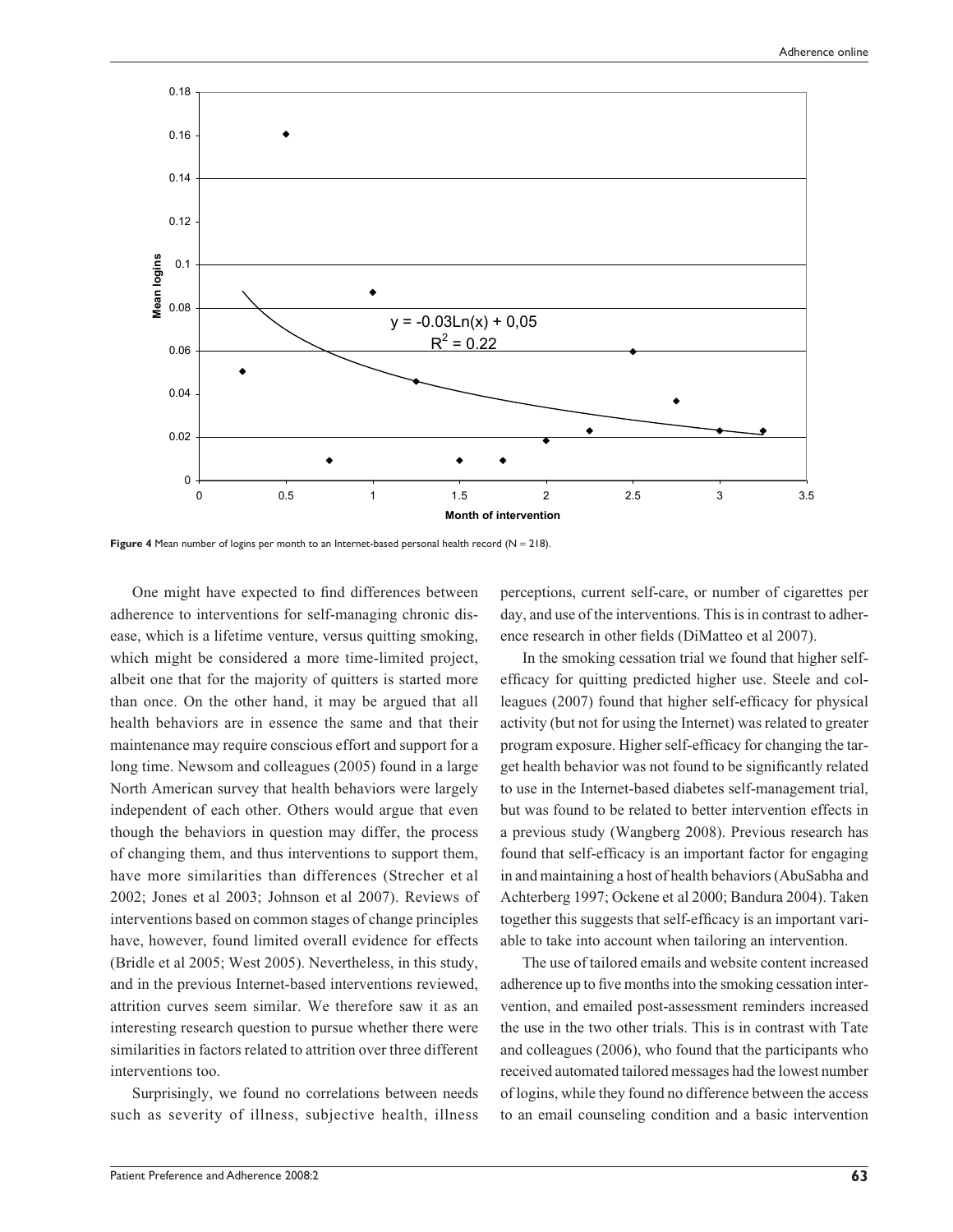condition. Still, we believe that in most cases follow-up is likely to increase use by reminding the participant to visit the site. Mobile text messaging (SMS) could be an even more effective way of achieving this through its even greater ability to reach users regardless of time and location and without login procedures (Wangberg et al 2006).

There is reason to believe that tailoring these messages may have an independent effect. "Tailoring" is a wideranging concept, however. Dijkstra (2005) suggests that tailoring approaches can be classified into three basic groups: 1) personalization, eg, greeting the user by first name; 2) feedback, eg, giving the user information about how her level of physical activity compares with a norm group; and 3) adoption of content in relation to theory. This latter group in turn contains a variety of approaches, such as receiving feedback on current health behavior (Verheijden et al 2007), focusing on a specific behavior according to self-efficacy (Wangberg 2008), or presenting information relevant to the participant's stage of change (Johnson et al 2007). It is not always clear from reports what a specific tailored intervention actually does and which mechanisms are most effective. There is also some doubt about whether it is the actual tailoring or the perception of such that accounts for the observed effects (Webb et al 2005).

Future research should assess whether there is an additional effect of tailoring emails on adherence, and if so which kind of tailoring is most effective. It could also be useful to separate the adherence to interventions from adherence to the objective of the intervention, eg, smoking cessation. Tomson and colleagues (2005) found that nonresponders to a quitline trial were even more likely to have quit smoking than the responders, thus clearly showing that quitting an intervention does not necessarily mean having given up on behavior change. In fact, attrition could in some cases even be an indicator of success, suggesting that the intervention is no longer needed.

#### Limitations

As seen from the wide confidence intervals, a key limitation of the data from our two smallest trials, as well as for several of the studies reviewed, is that they do not have adequate statistical power to enable assessment of subgroup differences between users and nonusers, or relations between use and other variables.

Variance was increased in the study of the Internet-based personal health record by using a fixed answering format (daily, weekly, monthly) for predicted use, while an open response format (number of times during last month) was used for actual use.

## **Conclusions**

In Internet-based trials one should plan for the worst case scenario of losing half of the participants during the first month of the intervention. Education and self-efficacy seem to be factors that should be taken into account in the design of interventions in order to increase adherence. Furthermore, emails are likely to lead to more logins, at least during the first months of an Internet-based intervention. Whether tailoring these emails has an additional effect warrants further research.

### **Disclosure**

The authors have not declared any competing interests. All three authors contributed to drafting and revising the manuscript. SCW came up with the idea for this paper, and was in addition involved in design, data collection and analysis in all three studies. JAKJ was also involved in design, data collection, and analysis in study 3.

## **Acknowledgments**

The authors wish to thank the other members of the project groups who have contributed to designing and running each of the three interventions described. Study 1 and 2 were supported in part by EXTRA funds from the Norwegian Foundation for Health and Rehabilitation, and a doctoral fellowship from the Norwegian Research Council, Grant No. 167063/V50 to the first author. Study 2 was supported in part by funds from the Norwegian Directorate of Health and Social Affairs. Study 3 was funded by Innovation Norway through the "Research and Innovation Foundation of Troms County" (FIFT), Grant No. 2006/006943.

### **References**

- AbuSabha R, Achterberg CD. 1997. Review of self-efficacy and locus of control for nutrition- and health-related behavior. *J Am Diet Assoc*, 97:1122–32.
- An LC, Perry CL, Lein EB, et al. 2006. Strategies for increasing adherence to an online smoking cessation intervention for college students. *Nicotine Tob Res*, 8(1 Supp 1):7–12.
- Andreassen HK, Wangberg SC, Wynn R, et al. 2006. [Health-related use of the Internet in the Norwegian population]. *Tidsskr Nor Laegeforen*, 126:2950–52.
- Bandura A. 2004. Health Promotion by Social Cognitive Means. *Health Educ Behav*, 31:143–64.
- Bridle C, Riemsma RP, Pattenden J, et al. 2005. Systematic review of the effectiveness of health behavior interventions based on the transtheoretical model. *Psychol Health*, 20:283–301.
- Brug J, Campbell M, van Assema P. 1999. The application and impact of computer-generated personalized nutrition education: A review of the litterature. *Patient Educ Counsel*, 36:145–56.
- Christensen H, Griffiths KM, Korten AE, et al. 2004. A comparison of changes in anxiety and depression symptoms of spontaneous users and trial participants of a cognitive behavior therapy website. *J Med Internet Res*, 6:e46.